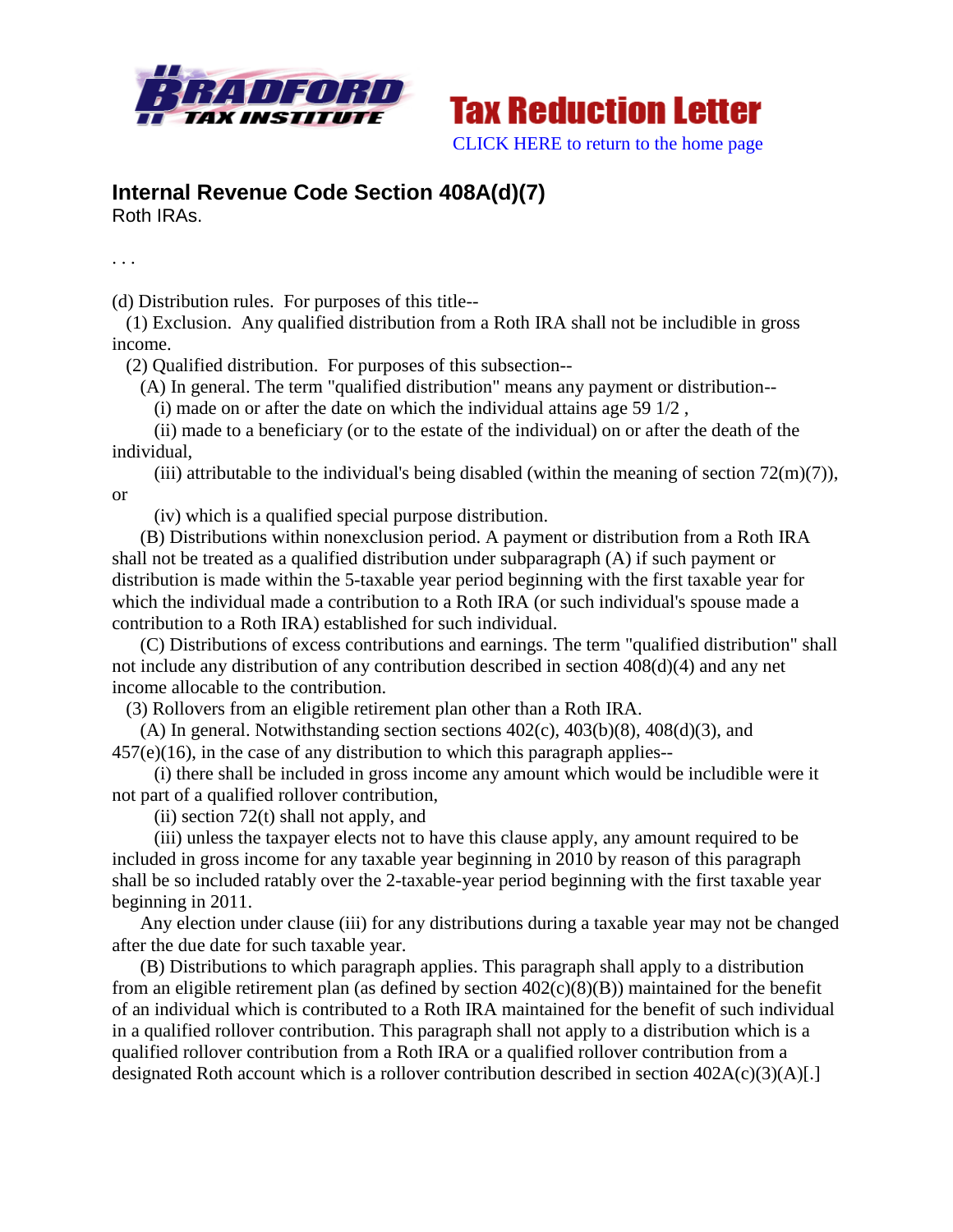(C) Conversions. The conversion of an individual retirement plan (other than a Roth IRA) to a Roth IRA shall be treated for purposes of this paragraph as a distribution to which this paragraph applies.

 (D) Additional reporting requirements. Trustees of Roth IRAs, trustees of individual retirement plans, persons subject to section  $6047(d)(1)$ , or all of the foregoing persons, whichever is appropriate, shall include such additional information in reports required under section 408(i) or 6047 as the Secretary may require to ensure that amounts required to be included in gross income under subparagraph (A) are so included.

 (E) Special rules for contributions to which 2-year averaging applies. In the case of a qualified rollover contribution to a Roth IRA of a distribution to which subparagraph  $(A)(iii)$ applied, the following rules shall apply:

(i) Acceleration of inclusion.

 (I) In general. The amount otherwise required to be included in gross income for any taxable year beginning in 2010 or the first taxable year in the 2-year period under subparagraph (A)(iii) shall be increased by the aggregate distributions from Roth IRAs for such taxable year which are allocable under paragraph (4) to the portion of such qualified rollover contribution required to be included in gross income under subparagraph (A)(i).

 (II) Limitation on aggregate amount included. The amount required to be included in gross income for any taxable year under subparagraph (A)(iii) shall not exceed the aggregate amount required to be included in gross income under subparagraph (A)(iii) for all taxable years in the 2-year period (without regard to subclause (I)) reduced by amounts included for all preceding taxable years.

(ii) Death of distributee.

 (I) In general. If the individual required to include amounts in gross income under such subparagraph dies before all of such amounts are included, all remaining amounts shall be included in gross income for the taxable year which includes the date of death.

 (II) Special rule for surviving spouse. If the spouse of the individual described in subclause (I) acquires the individual's entire interest in any Roth IRA to which such qualified rollover contribution is properly allocable, the spouse may elect to treat the remaining amounts described in subclause (I) as includible in the spouse's gross income in the taxable years of the spouse ending with or within the taxable years of such individual in which such amounts would otherwise have been includible. Any such election may not be made or changed after the due date for the spouse's taxable year which includes the date of death.

(F) Special rule for applying section 72.

(i) In general. If--

 (I) any portion of a distribution from a Roth IRA is properly allocable to a qualified rollover contribution described in this paragraph; and

 (II) such distribution is made within the 5-taxable year period beginning with the taxable year in which such contribution was made,

then section 72(t) shall be applied as if such portion were includible in gross income.

 (ii) Limitation. Clause (i) shall apply only to the extent of the amount of the qualified rollover contribution includible in gross income under subparagraph (A)(i).

(4) Aggregation and ordering rules.

 (A) Aggregation rules. Section 408(d)(2) shall be applied separately with respect to Roth IRAs and other individual retirement plans.

 (B) Ordering rules. For purposes of applying this section and section 72 to any distribution from a Roth IRA, such distribution shall be treated as made--